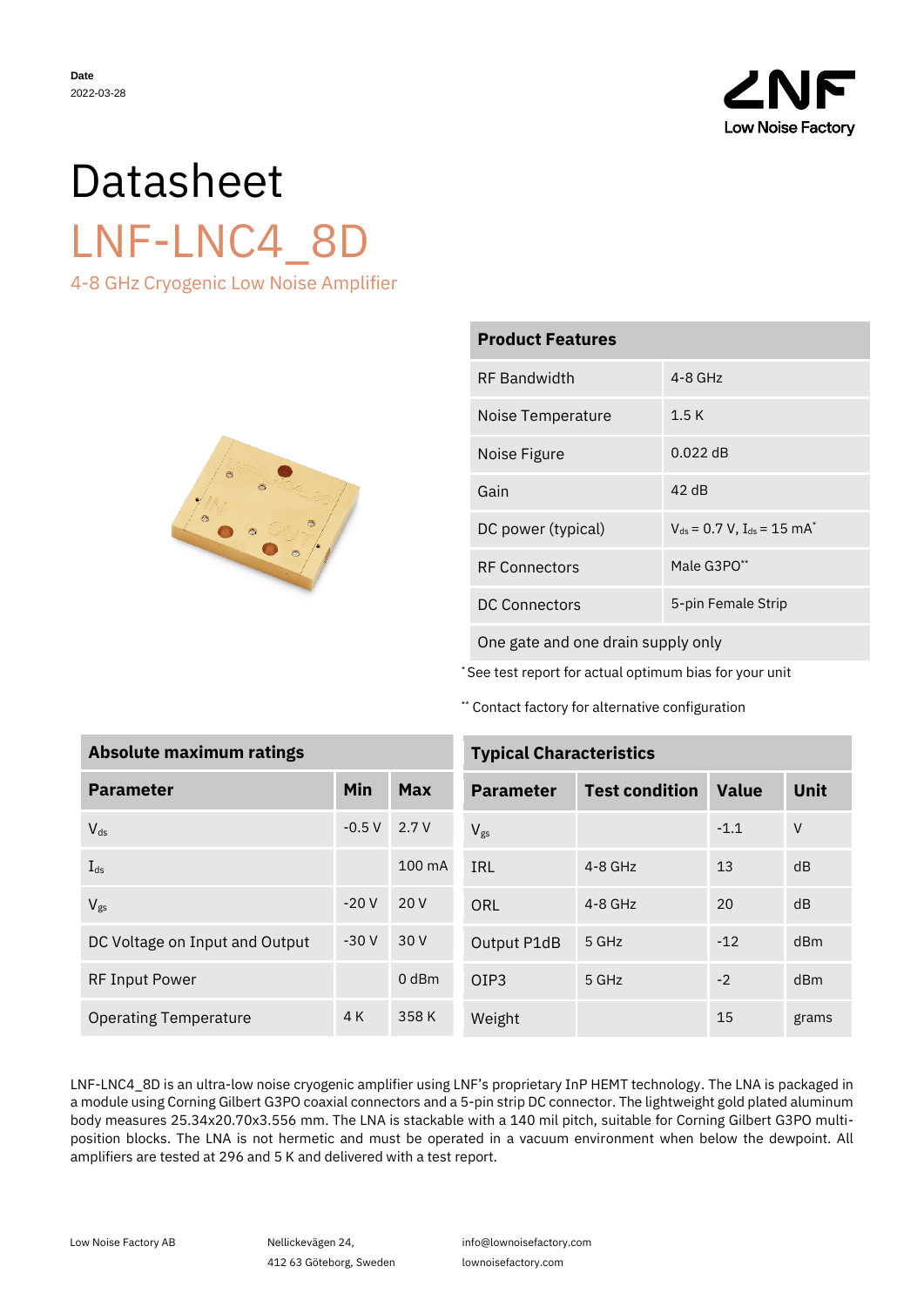**Date** 2022-03-28

### **Datasheet** LNF-LNC4\_8D 4-8 GHz Cryogenic Low Noise Amplifier



# Measured data,  $T_{amb}$  = 296 K



412 63 Göteborg, Sweden

info@lownoisefactory.com lownoisefactory.com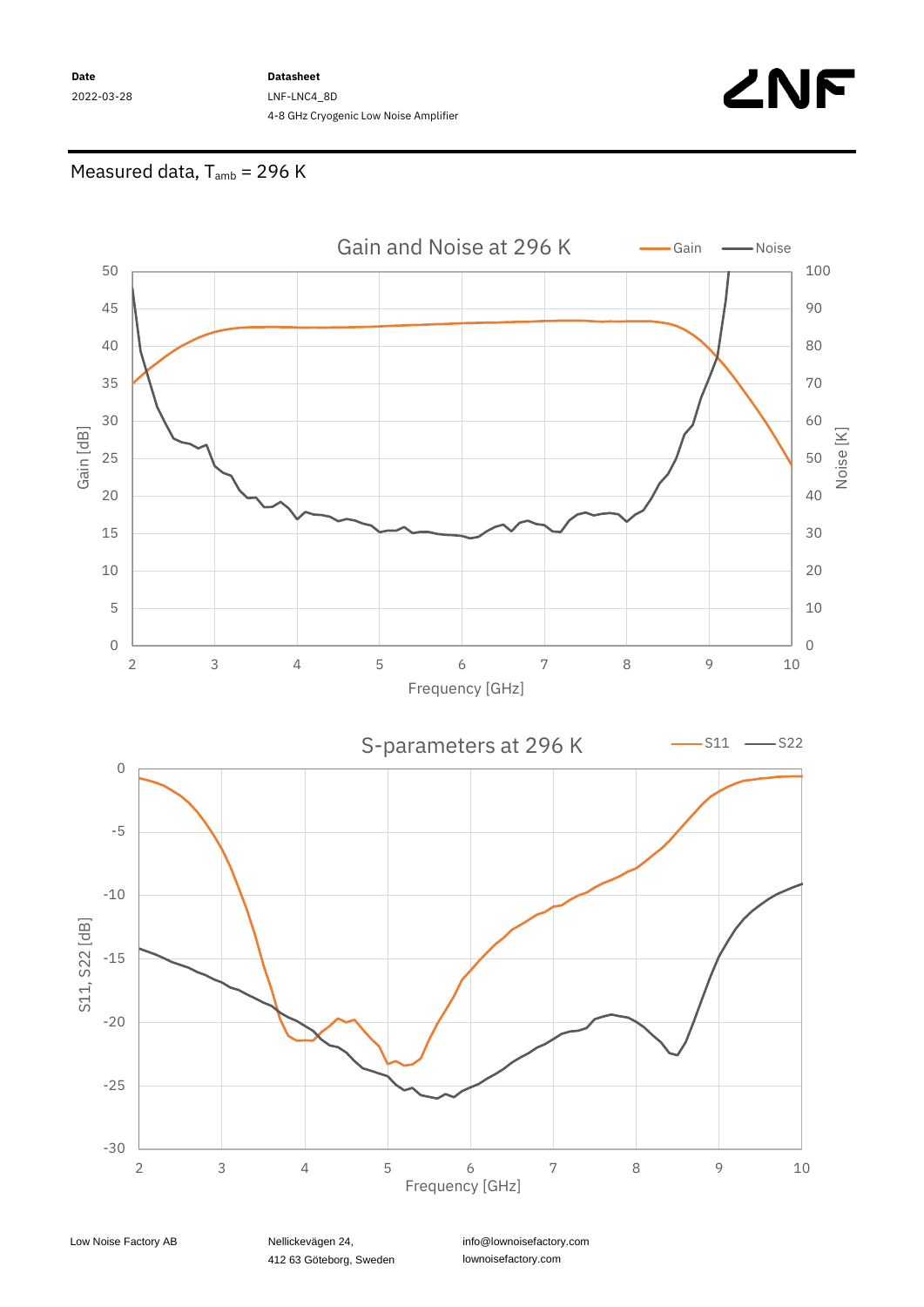**Date** 2022-03-28 **Datasheet** LNF-LNC4\_8D 4-8 GHz Cryogenic Low Noise Amplifier



## Measured data,  $T_{amb} = 5 K$



\* Test report submitted with each delivered LNA might vary slightly from this datasheet due to the G3PO to SMA adaptors used in our test systems not being corrected for.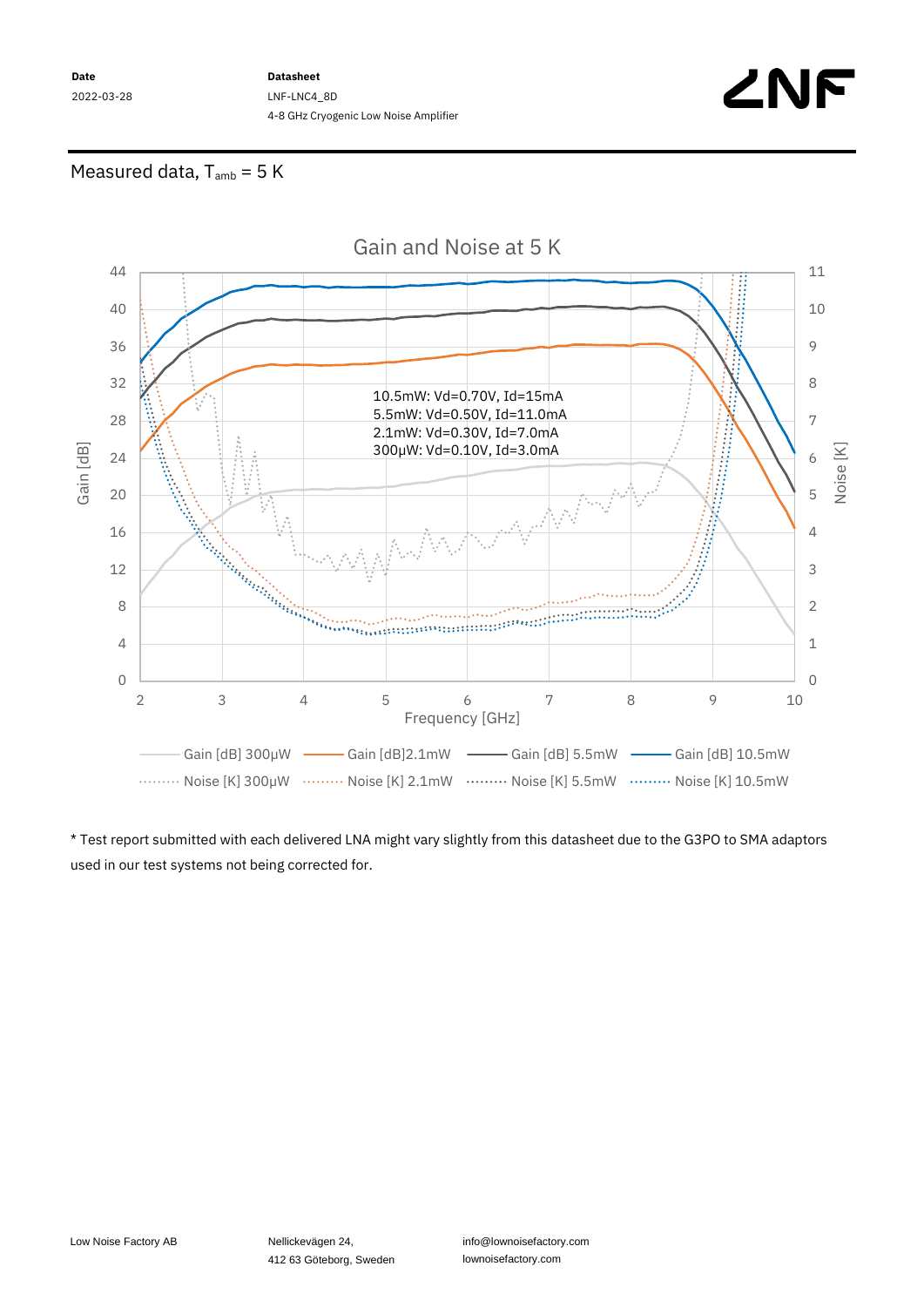**Date** 2022-03-28 **Datasheet** LNF-LNC4\_8D 4-8 GHz Cryogenic Low Noise Amplifier



## Dimensions and wiring

Units: mm





5-pin strip connector seen from outside the LNA (engraved text upward)



| Pin | <b>Function</b> | <b>Wire color</b> |
|-----|-----------------|-------------------|
| 1   | GND             | <b>Black</b>      |
| 2   | Vd              | Brown             |
| 3   | Vg              | Red               |
| 4   | <b>NC</b>       | Orange            |
| 5   | NC              | Yellow            |